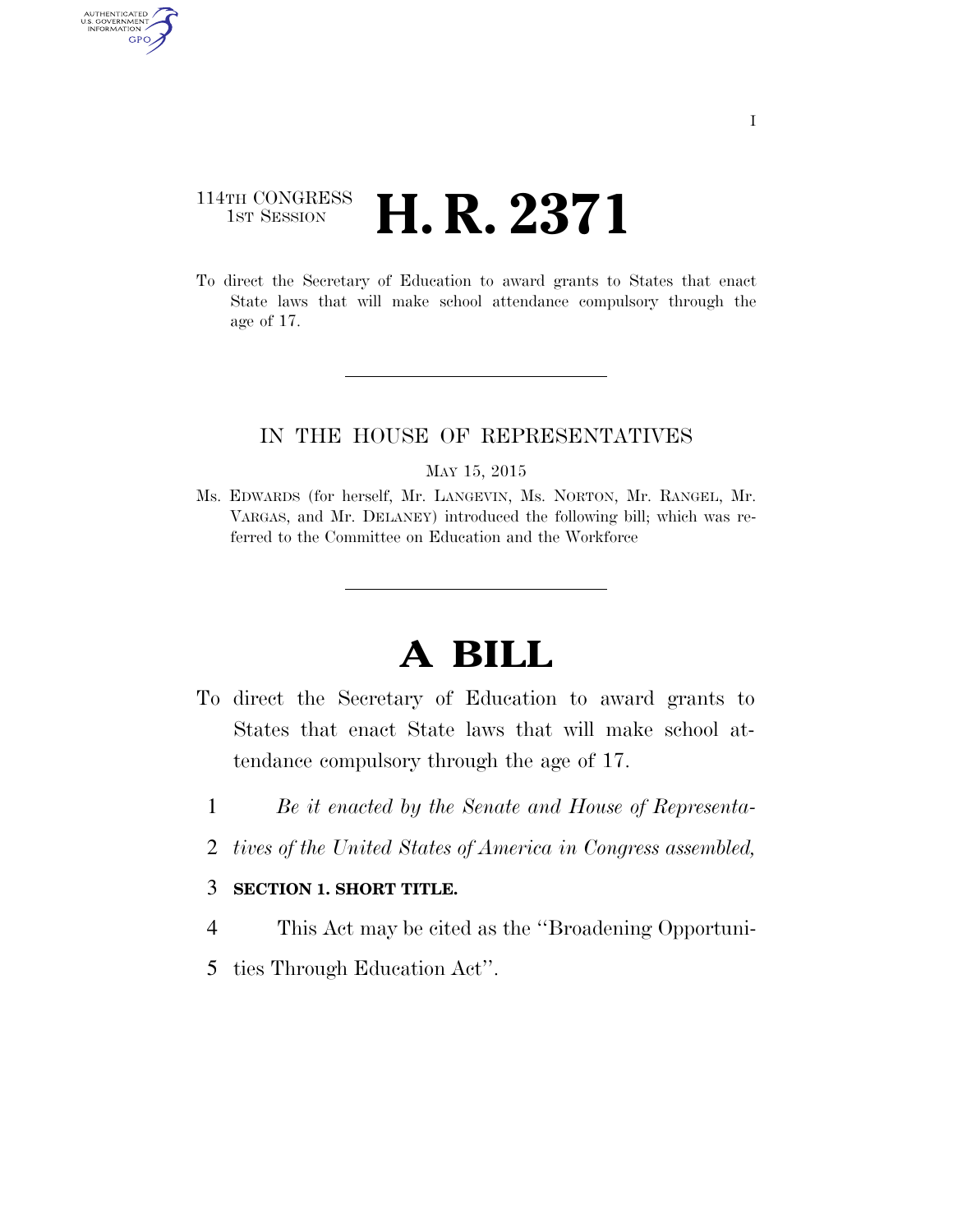## **SEC. 2. GRANT PROGRAM FOR STATES WITH COMPULSORY SCHOOL ATTENDANCE THROUGH THE AGE OF 17.**

 (a) PROGRAM AUTHORIZED.—From the amounts ap- propriated to carry out this Act and not later than 90 days after such amounts are appropriated, the Secretary of Education shall award grants, on a competitive basis, to States with approved applications under subsection (b) to assist such States in improving secondary school pro-grams.

 (b) APPLICATION.—To be eligible to receive a grant under this Act, a State shall submit to the Secretary an application at such time, in such manner, and containing such information as the Secretary may require, which shall include—

 (1) a description of the State law that the State has enacted that makes school attendance in the State compulsory through the age of 17 (except in cases of individuals who complete the secondary school graduation requirements of the State prior to attaining such age or individuals that meet any other exemptions to such State law), including a de- scription of any exemptions to such State law; and (2) a description of how the State will use the grant to carry out or improve secondary school pro-grams in the State.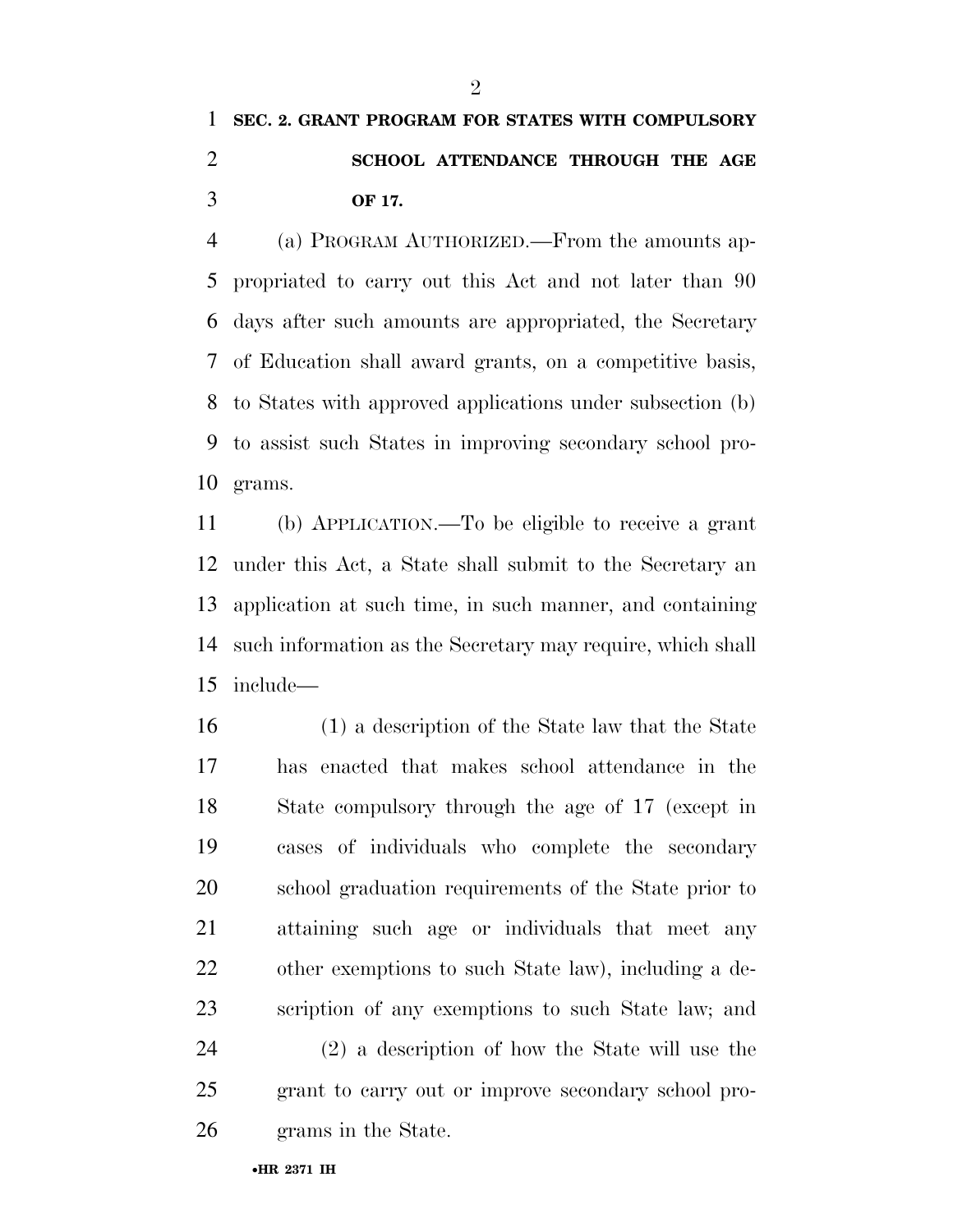(c) USES OF FUNDS.—A State that receives a grant under this Act shall use such grant to improve secondary school programs in the State, such as by—

 (1) establishing or expanding work-based pro- grams that integrate academic and career-based skills through career and technical training, linked learning pathways, school-registered apprenticeships, and other career-training programs;

 (2) implementing an early warning indicator system to help high schools, and their feeder middle schools, to identify struggling students and create a system of evidence-based interventions;

 (3) providing evidence-based grade and school transition programs and supports, including through curricula alignment;

 (4) personalizing the school experience and in- creasing student engagement by providing service- learning, experiential, and work-based and other learning opportunities;

 (5) providing extended-learning opportunities, by the school day, week, or year to increase the total number of school hours to include additional time for instruction in academic subjects and enrichment; or